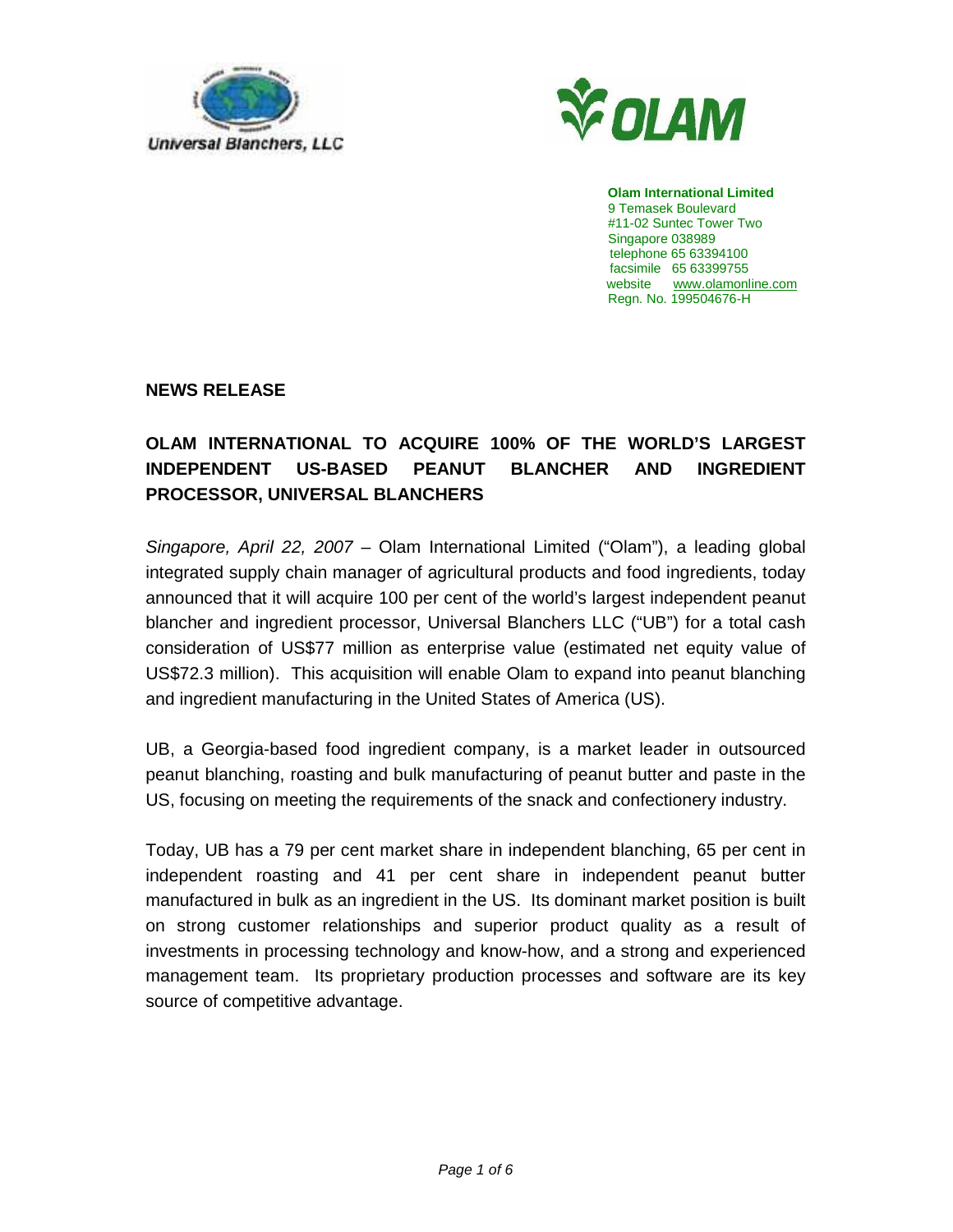Major customers include large shellers such as Birdsong and Golden Peanut, as well as branded food manufacturers such as Hersheys, Mars, Kraft Foods, General Mills, Kelloggs, Nestle and J B Sanfilippo. UB owns and manages five modern efficient plants located in Blakely, Sylvester (Georgia), Dublin (Texas),) and Edenton (North Carolina), within the three major peanut growing regions in the US.

In 2006, UB generated revenues totalling US\$72.5 million, an EBITDA of US\$11.0 million and a profit before tax of US\$7.5 million.

Olam's Group Managing Director and CEO Sunny Verghese said: "We are excited about the growth prospects and potential synergies Universal Blanchers brings to Olam, particularly in our expansion plans into the ingredients segment for our edible nuts business.

"USA is the world's third largest producer and domestic consumer of peanuts after China and India. We want to participate in this large origin across the value added segments of the peanut supply chain.

"The acquisition is an all-cash transaction and will be funded by a combination of borrowings and internal accruals. The transaction is both earnings and value accretive from the first year."

Chief Executive of UB, Michael Fisher, concurred: "We are equally excited about Universal Blanchers's next phase of growth and its expansion into a larger edible nuts business. Olam has a dominant market share in the world cashew trade. By combining Universal's processing solutions in ingredient manufacturing with Olam's strengths in origination and marketing of cashews and other edible nuts, we can offer our customers greater value in terms of global sourcing, product range, quality and customisation."

Robert Feerick, Chairman of Horizon Partners, a private investment company which acquired UB in 1999 and is currently the largest shareholder in UB, explained the sale: "The combination of Universal Blanchers and Olam's peanut operations will allow us to better serve customers globally. Olam's broader nut product offerings, worldwide sourcing capabilities, and complementary customers will allow Universal to accelerate its sales growth in the future."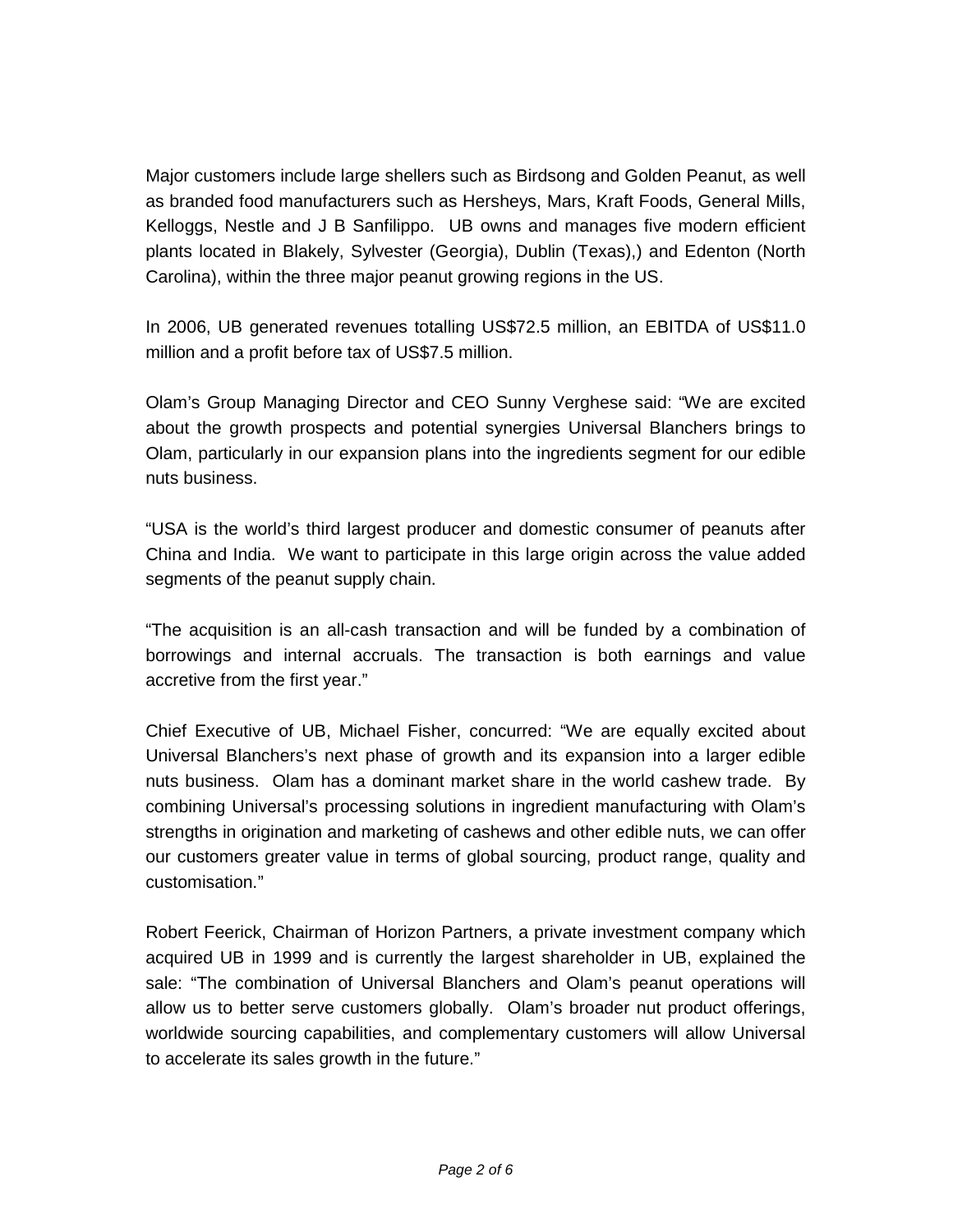## **Olam's Investment Rationale**

Olam has direct sourcing and processing operations in the world's two largest peanut producing countries, namely China and Argentina. It is also present in all other key origins, including South Africa, Brazil and India, with the exception of US. The US is the world's third largest peanut origin, producing close to 2 million metric tonnes of peanuts per year, of which approximately 10 per cent is exported to world markets.

Olam's Executive Director and Senior Managing Director responsible for the edible nuts business, Shekhar Anantharaman, said: "The acquisition of UB plugs the missing piece in Olam's strategy within the peanuts and the overall edible nuts segment.

"Consequent to this acquisition, we will be present in all major production areas, and most of the major consumption markets that account for more than 80 per cent of world peanuts trade flow.

"Olam's acquisition of UB also accelerates its entry into the US toll blanching and ingredient manufacturing business, which would otherwise require a longer gestation period to build scale and customer franchise."

"The move is also consistent with Olam's edible nuts business strategy and will help accelerate our growth plans to provide a comprehensive range of nuts and nuts ingredients to our customers globally."

# **Strategic Fit**

#### UB provides an attractive and growing market for Olam

Peanuts consumption had witnessed a growth rate of 6.2 per cent between 1999 and 2006 on a compounded basis. Demand for peanuts by snack foods and confectionery manufacturers is expected to continue to grow largely due to the development of new peanut products, driven by the combination of perceived health benefits and the favourable cost of peanuts relative to other nuts.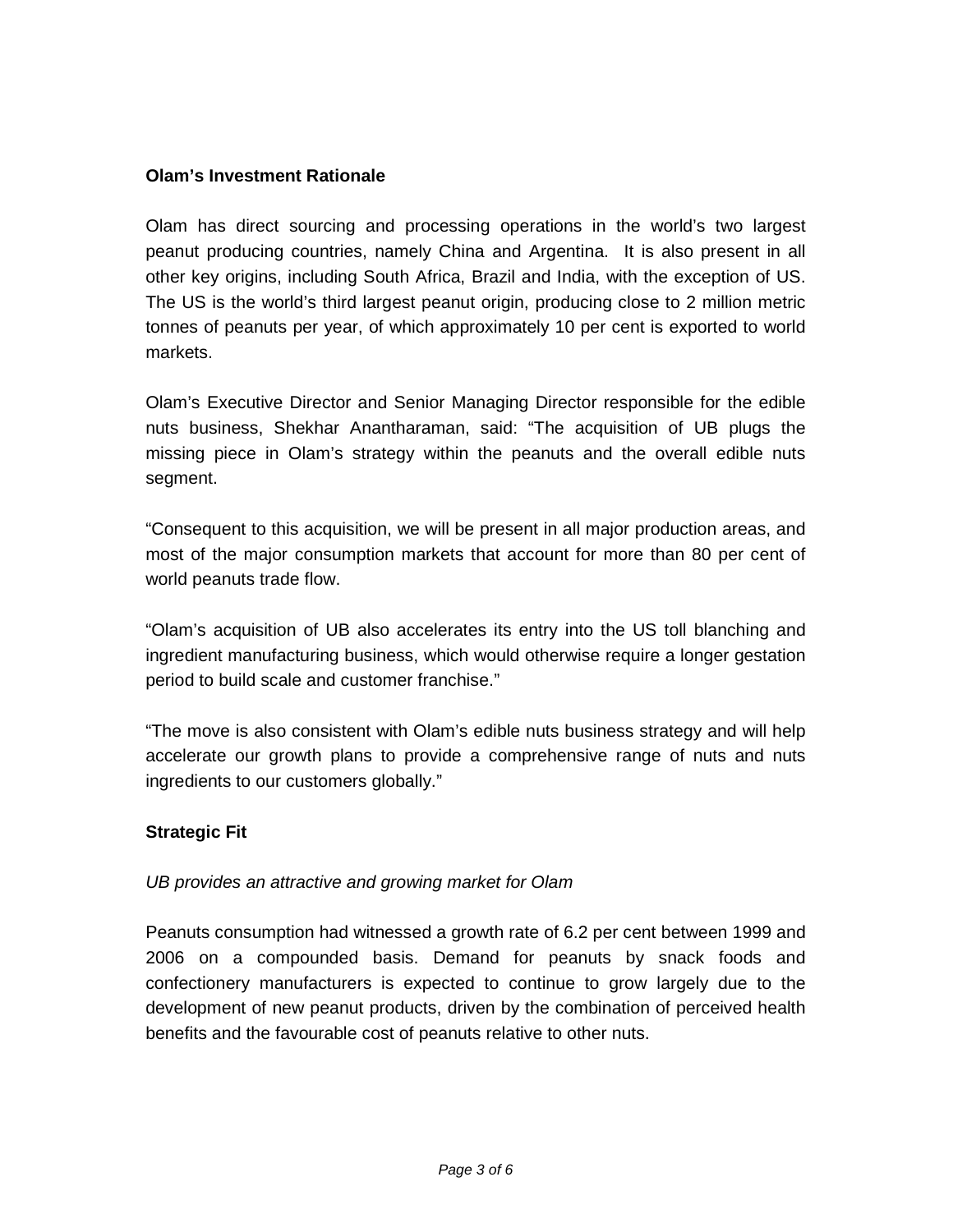With UB, Olam will also be well-positioned to benefit from any potential changes to the US Farm Bill in the future, which may result in US importing peanuts from more competitive origins, such as Brazil and Argentina, where Olam has a growing presence. If such an eventuality were to materialise, Olam will be uniquely positioned to meet customer demand with peanuts sourced and supplied from its various non US origins.

### UB fits well into Olam's edible nuts expansion plan

UB gives Olam a strong strategic entry point into the peanuts ingredients space, which would lead to substantial synergies for the overall edible nuts business. Its dominant market position, superior processing know-how and strong customer franchise adds significant value to Olam's existing edible nuts customer base and offers many cross-selling opportunities. UB shares some customers with Olam and this combination will allow Olam to service these customers' peanuts needs from other origins as well as assist in meeting their requirements for other edible nuts.

Olam today is a global leader in the supply of cashews and is ranked amongst the top five global suppliers of peanuts. It has also expanded its edible nuts portfolio to include almonds and hazelnuts and has further plans to grow into pecans, macadamias, pine nuts and walnuts in the future. Since the US is a significant producer of many of these nuts, the acquisition of UB offers Olam a strong platform to enter these segments.

UB fits strategically into Olam's edible nuts expansion plan as it could potentially process other edible nuts into ingredients for the same customers to whom it has been supplying peanut ingredients.

# UB offers Olam opportunity to capitalise on the growing outsourcing trend in the US

While UB's market share is significant in the outsourced peanut ingredient market, it is still small in the overall market because many food manufacturers process peanuts internally. Olam and UB believe that these food manufacturers would increasingly outsource their operations to independent peanut processors in order to concentrate on developing their core competencies in marketing and brand building. UB has grown its market share at the expense of other independent processors as well as from continued outsourcing by food manufacturers. Given its proven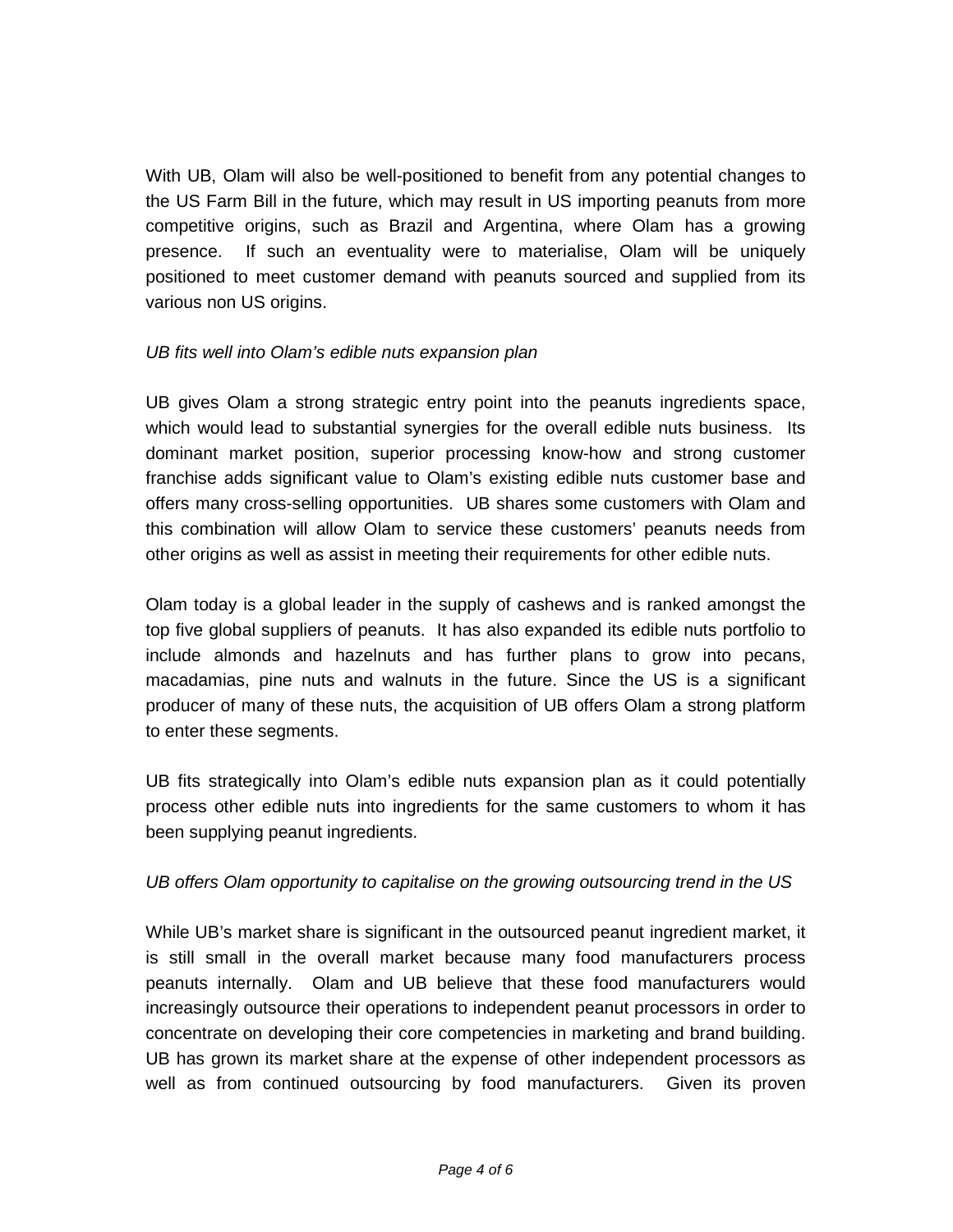capability in supplying high quality peanut products, UB is therefore well positioned to capitalise on the growing outsourcing trend.

UB's management bench strength fits well into Olam's strategic focus on building global leadership positions

UB has a strong and experienced management team. Since 2002, the team has raised UB's operating efficiency levels, upgraded its product mix, built strong customer relationships and improved the company's financial performance. Like Olam managers, many UB managers are shareholders of the company and have grown and built their careers with the company.

Olam believes that the UB managers, with their deep knowledge of the peanut business, will add significant bandwidth to Olam's talent pool and will continue to grow in their careers under Olam's aegis.

#### **Note:**

This press release should be read and understood only in conjunction with the full text of Olam International Limited's announcement on this same transaction lodged on the SGXNET on April 22, 2007.

#### **About Olam International**

Olam is a leading global integrated supply chain manager of agricultural products and food ingredients, sourcing 14 products with a direct presence in over 52 countries and supplying them to over 3,800 customers in more than 55 destination markets. With direct sourcing and processing in most major producing countries for its various products, Olam has built a global leadership position in many of its businesses, including cocoa, coffee, cashew, sesame, rice, cotton and teak wood.

Headquartered in Singapore and listed on the SGX-ST on February 11, 2005, it currently ranks among the top 40 largest listed companies in Singapore in terms of market capitalisation and is now a component stock in the benchmark Straits Times Index (STI). More information on Olam can be found at www.olamonline.com.